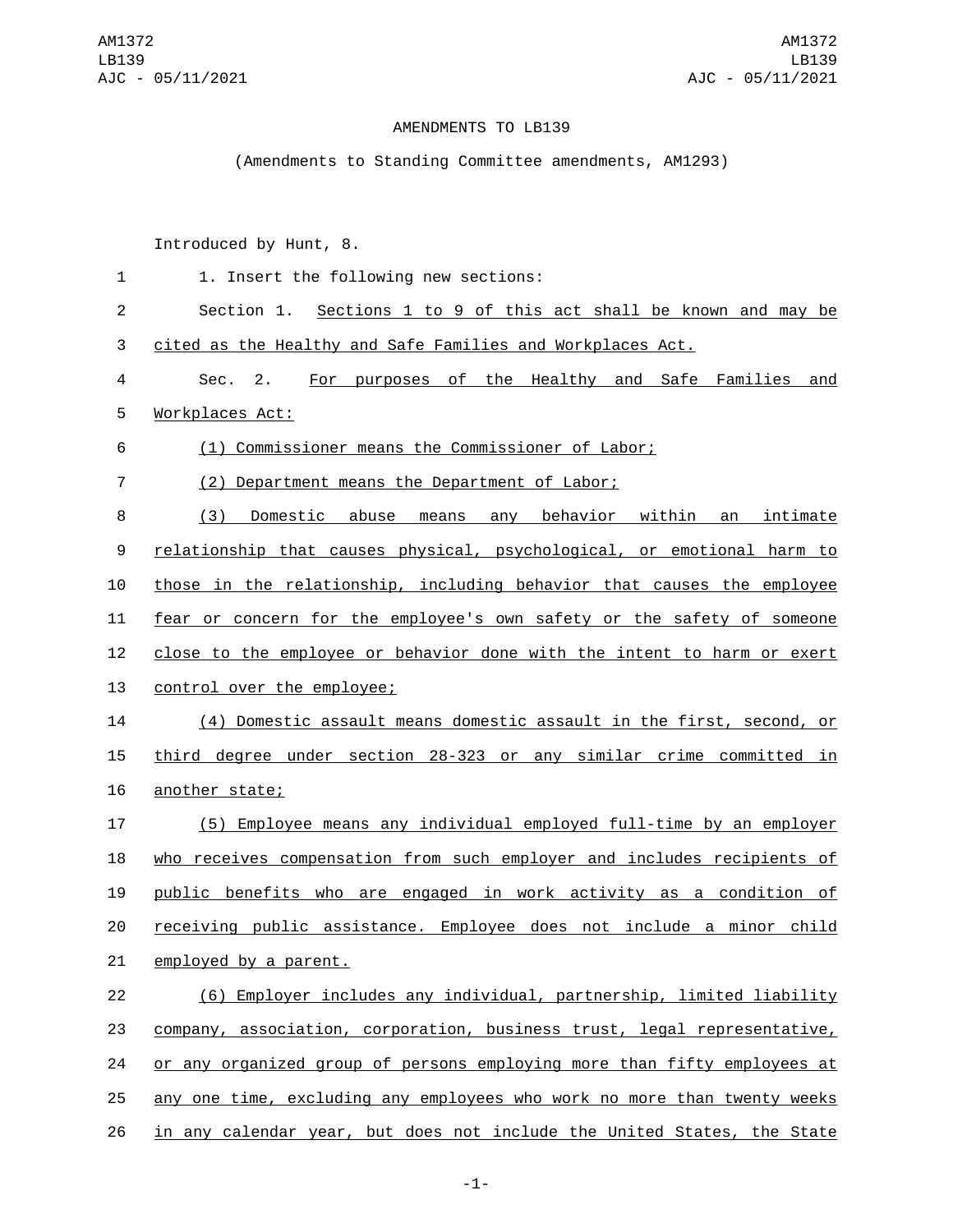of Nebraska, or any political subdivision thereof;1 (7) Family member means:2 (a) A biological, adopted, or foster child, a stepchild, or a legal ward of an employee or the employee's spouse or domestic partner regardless of the age or dependency status of such child, stepchild, or 6 legal ward; (b) A person to whom the employee or the employee's spouse or domestic partner stood in loco parentis when such person was a minor 9 child, regardless of the age or dependency status of person; (c) A biological, adoptive, or foster parent, a stepparent, or a legal guardian of an employee or the employee's spouse or domestic 12 partner (d) A person who stood in loco parentis to the employee or the employee's spouse or domestic partner when the employee or the employee's 15 spouse or domestic partner was a minor child; (e) An employee's spouse or domestic partner; or (f) A grandparent, grandchild, or sibling, whether of a biological, 18 foster, adoptive, or step relationship, of the employee or the employee's 19 spouse or domestic partner; (8) Health care professional means any person licensed under federal 21 or state law to provide medical or emergency services, including, but not limited to, doctors, nurses, and emergency room personnel; (9) Sexual assault means sexual assault under section 28-319 or 28-320, sexual assault of a child under section 28-319.01 or 28-320.01, sexual assault by use of an electronic communication device under section 28-320.02, or any similar crime committed in another state; (10) Sick and safe time means leave time that is uncompensated and available to an employee for the purposes described in section 4 of this 29 act; and (11) Stalking means stalking under section 28-311.03 or any similar 31 crime committed in another state.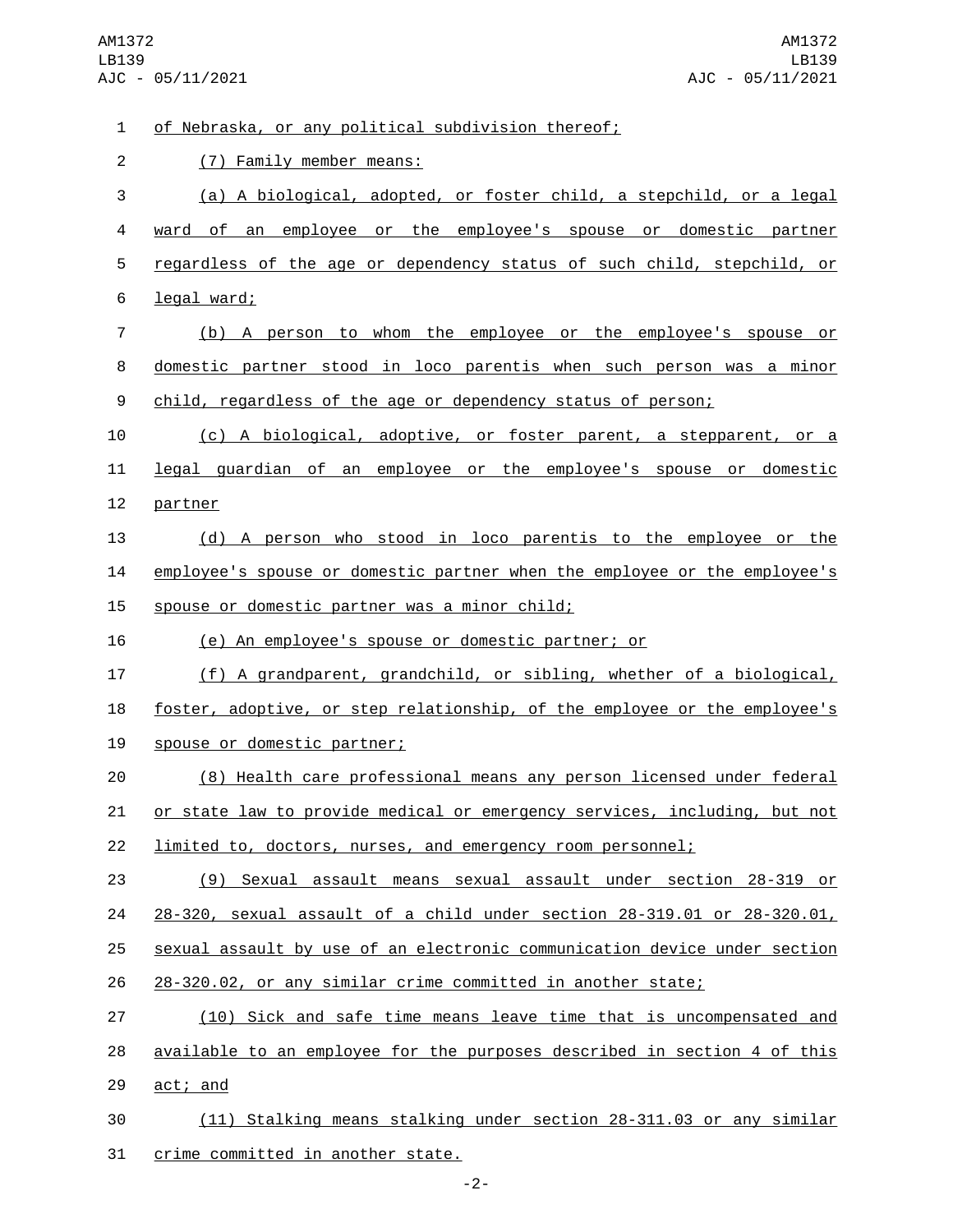| and safe time for every thirty hours worked. Employees shall not accrue<br>more than forty hours of sick and safe time in a calendar year unless the<br>employer selects a higher limit.<br>(2) Employees who are exempt from overtime requirements under 29<br>$U.S.C. 213(a)(1)$ shall be assumed to work forty hours in each work week |
|-------------------------------------------------------------------------------------------------------------------------------------------------------------------------------------------------------------------------------------------------------------------------------------------------------------------------------------------|
|                                                                                                                                                                                                                                                                                                                                           |
|                                                                                                                                                                                                                                                                                                                                           |
|                                                                                                                                                                                                                                                                                                                                           |
|                                                                                                                                                                                                                                                                                                                                           |
|                                                                                                                                                                                                                                                                                                                                           |
| for purposes of sick and safe time accrual unless their normal work week                                                                                                                                                                                                                                                                  |
| is less than forty hours, in which case sick and safe time accrues based                                                                                                                                                                                                                                                                  |
| upon that normal work week.                                                                                                                                                                                                                                                                                                               |
| (3) Sick and safe time accrual shall begin at the commencement of                                                                                                                                                                                                                                                                         |
| employment.                                                                                                                                                                                                                                                                                                                               |
| (4) Employees shall be entitled to use accrued sick and safe time                                                                                                                                                                                                                                                                         |
| beginning on the sixtieth calendar day following commencement of                                                                                                                                                                                                                                                                          |
| employment. After the sixtieth calendar day, employees may use sick and                                                                                                                                                                                                                                                                   |
| safe time as it is accrued.                                                                                                                                                                                                                                                                                                               |
| (5) Sick and safe time shall be carried over to subsequent calendar                                                                                                                                                                                                                                                                       |
| years, except that an employee's use of sick and safe time in each                                                                                                                                                                                                                                                                        |
| calendar year shall not exceed forty hours unless the employer selects a                                                                                                                                                                                                                                                                  |
| higher limit.                                                                                                                                                                                                                                                                                                                             |
| (6) Any employer with a leave policy which makes available an amount                                                                                                                                                                                                                                                                      |
| of leave which is sufficient to meet the accrual requirements for sick                                                                                                                                                                                                                                                                    |
| and safe time under this section and which may be used for the same                                                                                                                                                                                                                                                                       |
| purposes and under the same conditions as sick and safe time under the                                                                                                                                                                                                                                                                    |
| Healthy and Safe Families and Workplaces Act is not required to provide                                                                                                                                                                                                                                                                   |
| additional sick and safe time.                                                                                                                                                                                                                                                                                                            |
| Nothing in this section shall be construed as requiring<br>(7)                                                                                                                                                                                                                                                                            |
| financial or other reimbursement to an employee from an employer upon the                                                                                                                                                                                                                                                                 |
| employee's termination, resignation, retirement, or other separation from                                                                                                                                                                                                                                                                 |
| employment for accrued sick and safe time that has not been used.                                                                                                                                                                                                                                                                         |
| (8) If an employee is transferred to a separate division, entity, or                                                                                                                                                                                                                                                                      |
|                                                                                                                                                                                                                                                                                                                                           |

**location, but remains employed by the same employer, the employee shall**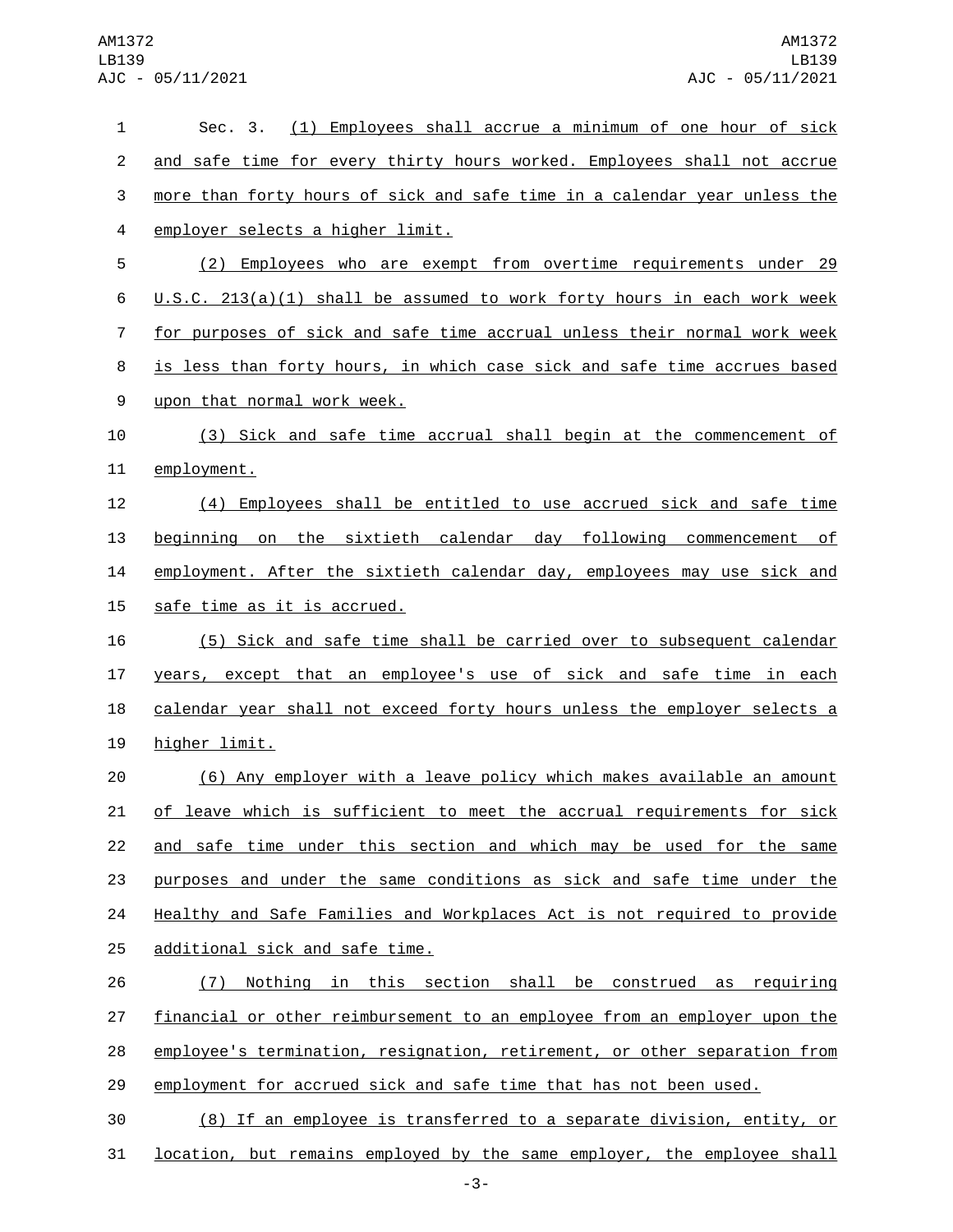| $\mathbf{1}$   | be entitled to all sick and safe time accrued at the prior division,      |
|----------------|---------------------------------------------------------------------------|
| $\overline{2}$ | entity, or location and is entitled to use all sick and safe time as      |
| 3              | provided in this section. When there is a separation from employment and  |
| 4              | the employee is rehired within six months after separation by the same    |
| 5              | employer, previously accrued sick and safe time that had not been used    |
| 6              | shall be reinstated, and the employee shall be entitled to use accrued    |
| $\overline{7}$ | sick and safe time and accrue additional sick and safe time at the        |
| 8              | recommencement of employment.                                             |
| 9              | Sec. 4. (1) An employer shall allow an employee to use sick and           |
| 10             | safe time for:                                                            |
| 11             | (a) An employee's mental or physical illness, injury, or health           |
| 12             | condition; an employee's need for medical diagnosis, care, or treatment   |
| 13             | of a mental or physical illness, injury, or health condition; or an       |
| 14             | employee's need for preventive medical care;                              |
| 15             | (b) Care of a family member with a mental or physical illness,            |
| 16             | injury, or health condition; care of a family member who needs medical    |
| 17             | diagnosis, care, or treatment of a mental or physical illness, injury, or |
| 18             | health condition; or care of a family member who needs preventive medical |
| 19             | care; or                                                                  |
| 20             | (c) Absence necessary due to domestic abuse, domestic assault,            |
| 21             | sexual assault, or stalking, regardless of whether a charge has been      |
| 22             | filed or a conviction has been obtained, if the leave is to allow the     |
| 23             | employee to obtain any of the following for the employee or the           |
| 24             | employee's family member:                                                 |
| 25             | (i) Medical attention needed to recover from physical or                  |
| 26             | psychological injury or disability caused by such domestic abuse,         |
| 27             | domestic assault, sexual assault, or stalking;                            |
| 28             | (ii) Services from a victim services organization;                        |
| 29             | (iii) Psychological or other counseling;                                  |
| 30             | (iv) Relocation due to the domestic abuse, domestic assault, sexual       |
| 31             | assault, or stalking; or                                                  |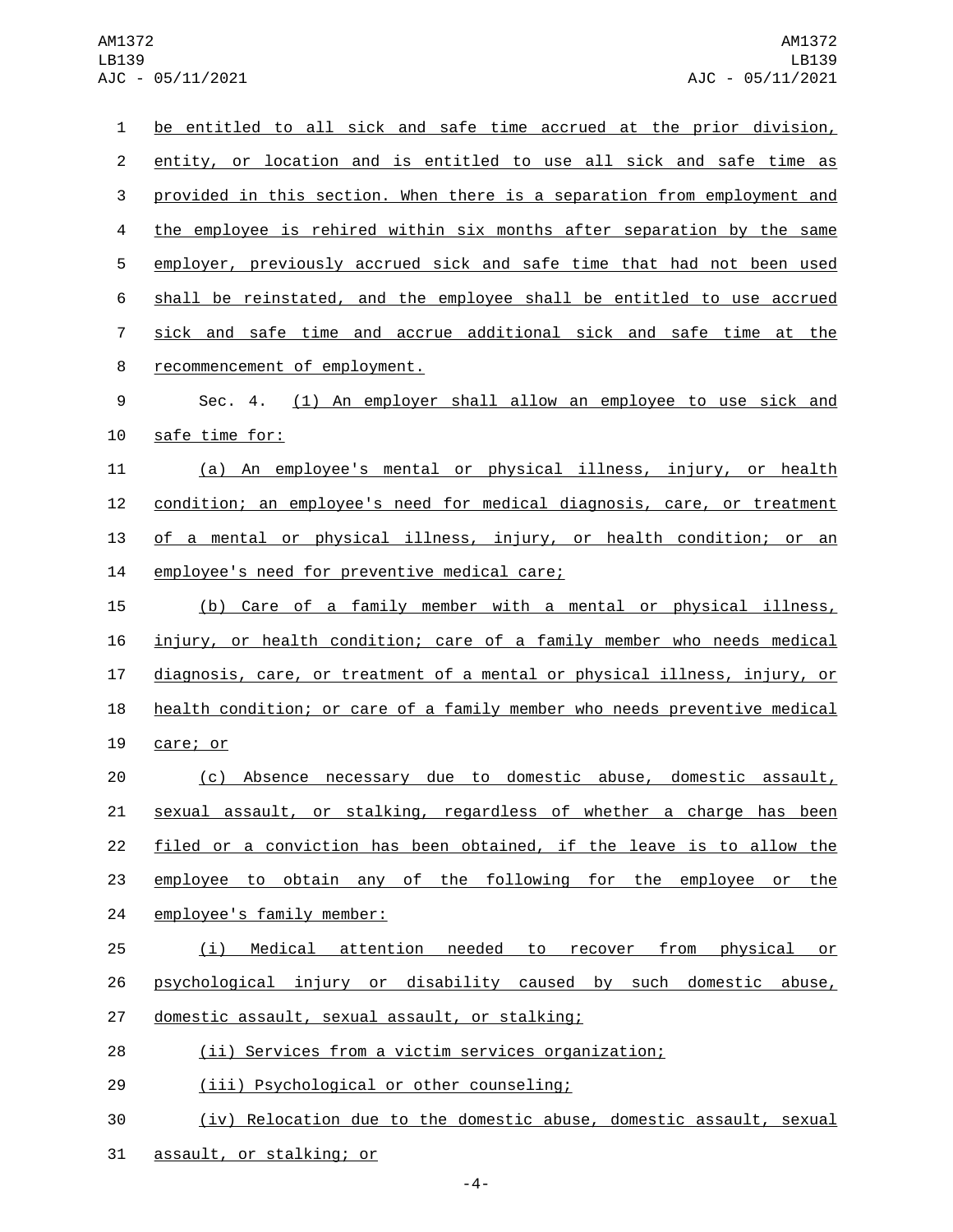| $\mathbf{1}$   | (v) Legal services, including preparing for or participating in any       |
|----------------|---------------------------------------------------------------------------|
| $\overline{c}$ | civil or criminal legal proceeding relating to or resulting from the      |
| 3              | domestic abuse, domestic assault, sexual assault, or stalking.            |
| 4              | (2) Sick and safe time shall be provided upon the oral request of an      |
| 5              | employee as soon as practicable after the employee is aware of the need   |
| 6              | for such sick and safe time. The request shall include the expected       |
| $\overline{7}$ | duration of the absence, if reasonably possible.                          |
| 8              | (3) An employer cannot require, as a condition of an employee's           |
| 9              | taking sick and safe time, that the employee search for or find a         |
| 10             | replacement worker to cover the hours during which the employee is on     |
| 11             | sick and safe time.                                                       |
| 12             | (4) Accrued sick and safe time may be used in the smaller of hourly       |
| 13             | increments or the smallest increment that the employer's payroll system   |
| 14             | uses to account for absences or use of other time.                        |
| 15             | (5)(a) If the use of sick and safe time exceeds more than three           |
| 16             | consecutive workdays, an employer may require reasonable documentation    |
| 17             | that the sick and safe time has been used for a purpose described in      |
| 18             | subsection (1) of this section.                                           |
| 19             | (b) Documentation signed by a health care professional indicating         |
| 20             | that sick time is necessary shall be considered reasonable documentation. |
| 21             | (c) The following documentation shall be considered reasonable            |
| 22             | documentation for absences due to domestic abuse, domestic assault,       |
| 23             | sexual assault, or stalking:                                              |
| 24             | (i) A police report indicating that the employee or the employee's        |
| 25             | family member was a victim of domestic abuse, domestic assault, sexual    |
| 26             | assault, or stalking;                                                     |
| 27             | (ii) A court order protecting or separating the employee or the           |
| 28             | employee's family member from the perpetrator of an act of domestic       |
| 29             | abuse, domestic assault, sexual assault, or stalking or other evidence    |
| 30             | from the court or prosecuting attorney that the employee or the           |
| 31             | employee's family member has appeared in court or is scheduled to appear  |
|                |                                                                           |

-5-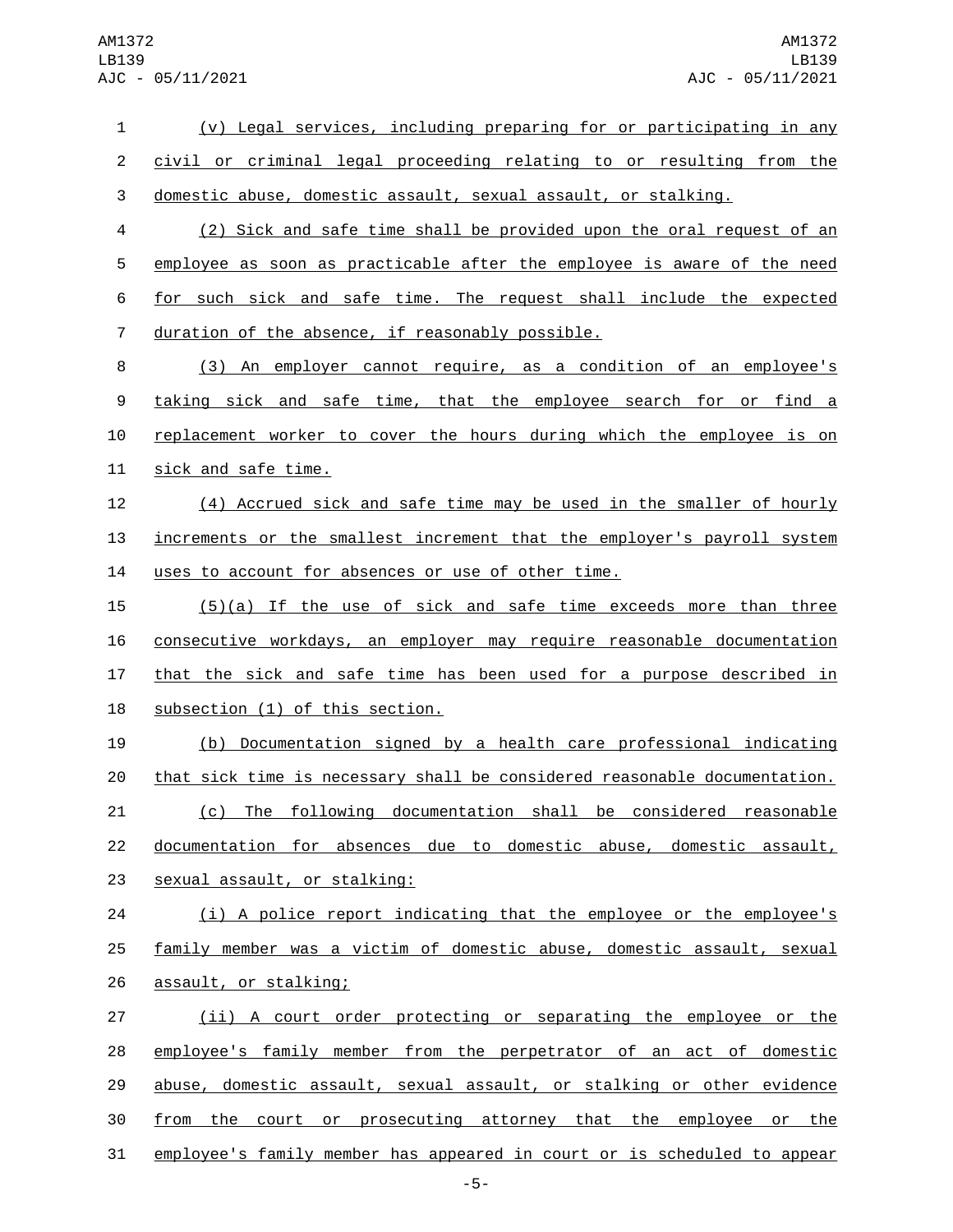in court in a proceeding related to the domestic abuse, domestic assault, 2 sexual assault, or stalking; or (iii) Other documentation signed by an advocate as defined in section 29-4302, an attorney, a police officer, a licensed mental health professional, a medical professional, a social worker, an antiviolence counselor, or a member of the clergy affirming that the employee or the employee's family member is a victim of domestic abuse, domestic assault, 8 sexual assault, or stalking. (d) The employee may choose the type of applicable documentation to submit and the employer shall not require more than one type of 11 reasonable documentation for the same incident. (e) An employer shall not require that the documentation explain the nature of the illness or the details of the domestic abuse, domestic 14 assault, sexual assault, or stalking. (f) If required by the employer, the employee shall provide such reasonable documentation to the employer no later than thirty days after the first day of the period of time for which the employee is requesting sick and safe time. The employer shall not delay the commencement of sick and safe time on the basis that the employer has not yet received the 20 documentation. (6) Any information provided to an employer regarding sick and safe time shall be confidential except to the extent that any disclosure of 23 such information is: (a) Requested or consented to in writing by the employee; (b) Otherwise required by federal or state law; or (c) Necessary to prevent a clear and definite danger to other 27 employees. Sec. 5. (1) It shall be unlawful for an employer or any other 29 person to interfere with, restrain, or deny the exercise of, or the attempt to exercise, any right protected under the Healthy and Safe 31 Families and Workplaces Act.

-6-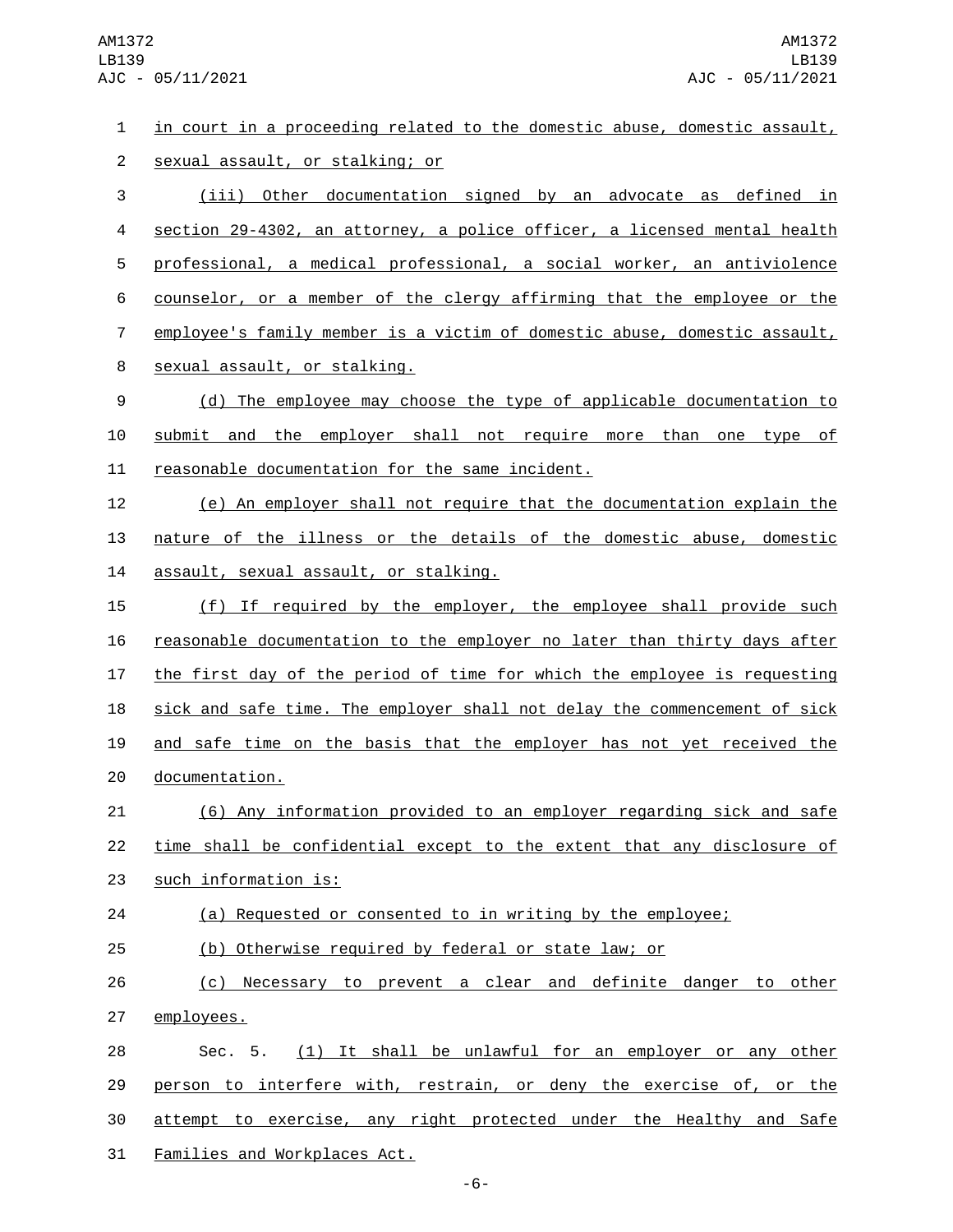(2) An employer shall not take retaliatory personnel action or discriminate against an employee because the employee has exercised 3 rights protected under the act. Such rights include, but are not limited to, the right to use sick and safe time pursuant to the act, the right to file a complaint or inform any person about any employer's alleged violation of the act, the right to cooperate with the department in its investigations of alleged violations of the act, and the right to inform 8 any person of potential rights under the act.

 (3) It is unlawful for an employer's absence control policy to count sick and safe time taken under the act as an absence that may lead to or result in discipline, discharge, demotion, suspension, or any other 12 adverse action.

 (4) The protections of this section shall apply to any person who mistakenly but in good faith alleges violations of the act.

 Sec. 6. Employers shall give notice at the time of hire that employees are entitled to sick and safe time, the amount of sick and safe time, the terms of use for sick and safe time guaranteed under the 18 Healthy and Safe Families and Workplaces Act, that retaliation against employees who request or use sick and safe time is prohibited, and that each employee has the right to file a complaint or bring a civil action 21 if sick and safe time is denied by the employer or the employee is retaliated against for exercising rights under the act.

 Sec. 7. (1) An employee may report to the commissioner any suspected violation of the Healthy and Safe Families and Workplaces Act. The commissioner shall encourage reporting pursuant to this subsection by keeping confidential, to the maximum extent permitted by applicable law, 27 the name and other identifying information of the employee reporting the suspected violation, except that with the authorization of such employee, 29 the commissioner may disclose the employee's name and identifying information as necessary to enforce the act or for other appropriate purposes. The commissioner may summon witnesses and require the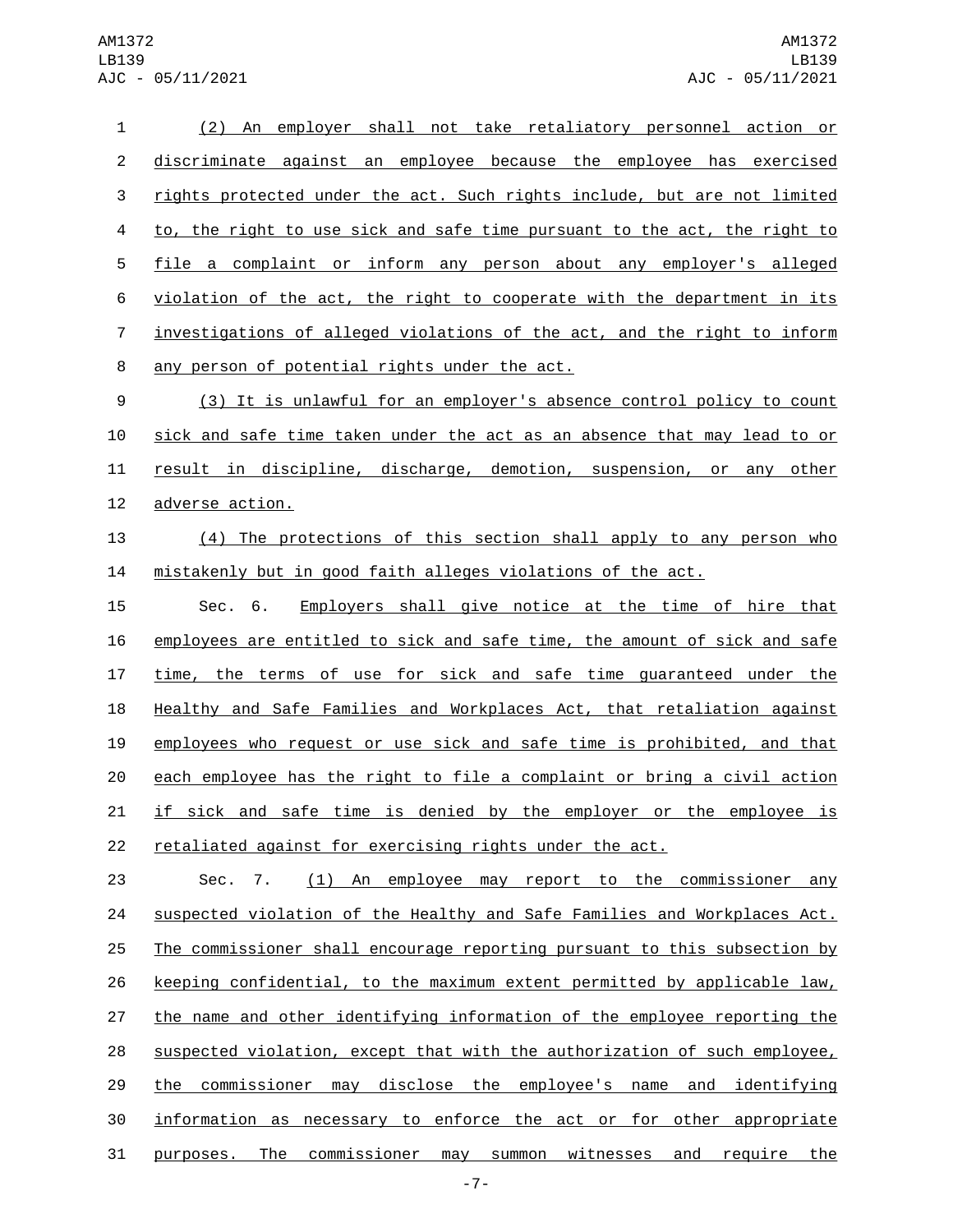production of records, books, and documents for examination in any investigation conducted by the department pursuant to this section. The commissioner shall assess an administrative penalty against an employer when an investigation reveals that the employer violated the act. The administrative penalty shall be not more than five hundred dollars in the case of a first violation and not more than five thousand dollars in the case of a second or subsequent violation. The commissioner shall notify the employer of the proposed administrative penalty by certified mail or any other manner of delivery by which the United States Postal Service can verify delivery. The employer shall have fifteen working days after the date the commissioner sends notification of the penalty to contest 12 such penalty. Notice of contest shall be sent to the commissioner who shall provide a hearing in accordance with the Administrative Procedure 14 Act.

 (2) Any employee aggrieved by a violation of the Health and Safe Families and Workplaces Act or any entity, a member of which is an employee aggrieved by a violation of the act, may bring a civil action in a court of competent jurisdiction against an employer who violates the act. The action may be brought without first filing an administrative complaint. Upon prevailing in an action brought pursuant to this subsection, such employee or entity shall be entitled to appropriate relief, including temporary or permanent injunctive relief, general and special damages, and reasonable attorney's fees and costs.

 Sec. 8. (1) Nothing in the Healthy and Safe Families and Workplaces Act shall be construed to discourage or prohibit an employer from the adoption or retention of a sick and safe time policy that is more 27 generous than the policy required by the act.

 (2) The act provides minimum requirements pertaining to sick and safe time and shall not be construed to preempt, limit, or otherwise affect the applicability of any other law, rule, regulation, requirement, policy, contract, or standard that provides for greater accrual or use by